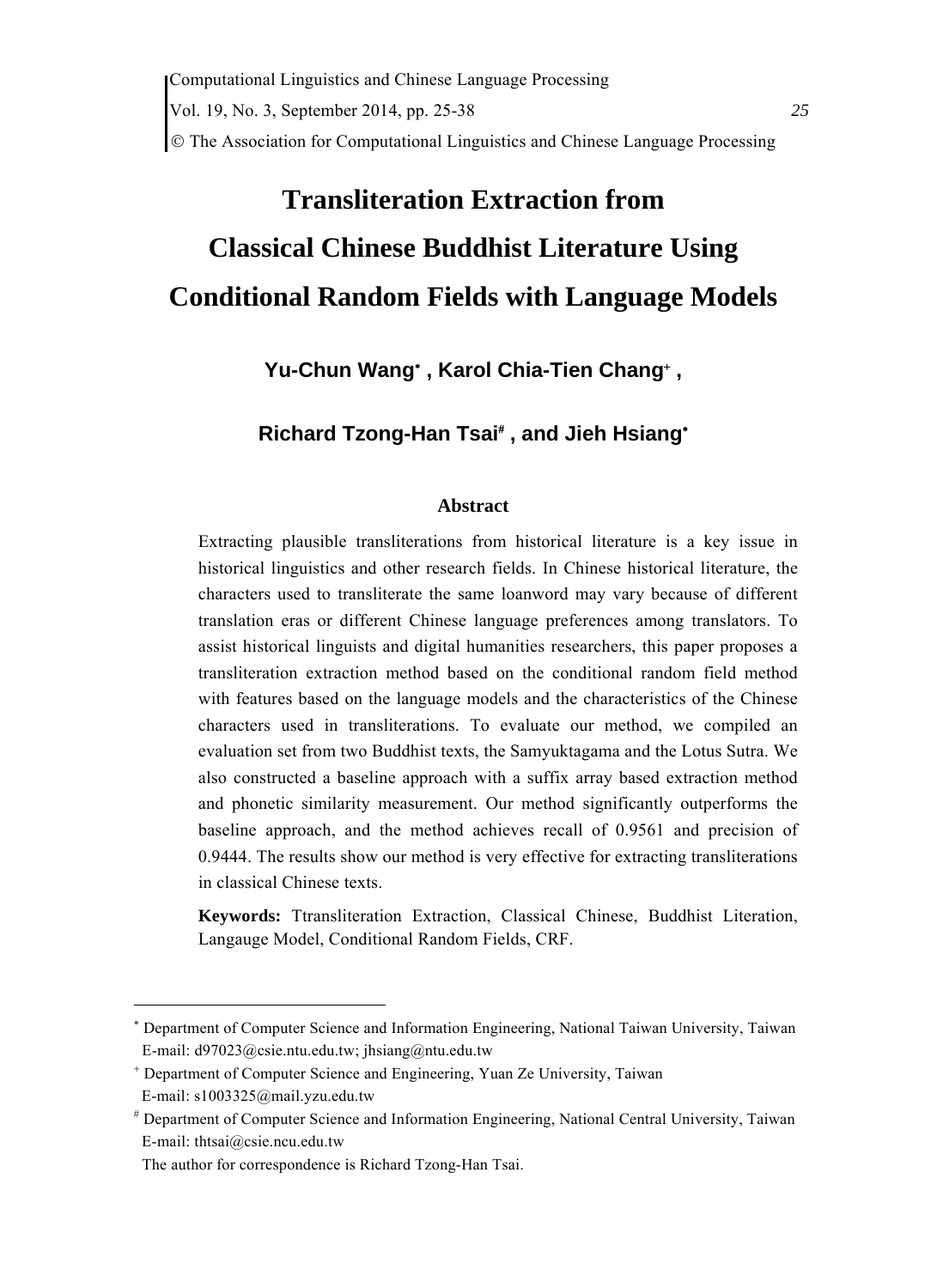#### **1. Introduction**

Cognates and loanwords play important roles in the research of language origins and cultural interchange. Therefore, extracting plausible cognates or loanwords from historical literature is a key issue in historical linguistics. The adoption of loanwords from other languages is usually through transliteration. In Chinese historical literature, the characters used to transliterate the same loanword may vary because of different translation eras or different Chinese language/dialect preferences among translators. For example, in classical Chinese Buddhist scriptures, the translation process of Buddhist scriptures from Sanskrit to classical Chinese occurred mainly from the 1st century to 10th century. In these works, the same Sanskrit words may be transliterated into different Chinese loanword forms. For instance, the surname of the Buddha, Gautama, is transliterated into several different forms, such as "瞿曇" (qü-tan) or "喬答摩" (qiao-da-mo), and the name "Culapanthaka" has several different Chinese transliterations, such as "朱利槃特" (zhu-li-pan-te) and "周利槃陀伽" (zhou-li-pan-tuo-qie). In order to assist researchers in historical linguistics and other digital humanities research fields, an approach to extract transliterations in classical Chinese texts is necessary.

Many transliteration extraction methods require a bilingual parallel corpus or text documents containing two languages. For example, Sherif & Kondrak (2007) proposed a method for learning the string distance measurement function from a sentence-aligned English-Arabic parallel corpus to extract transliteration pairs. Kuo *et al*. (2007) proposed a transliteration pair extraction method using a phonetic similarity model. Their approach is based on the general rule that, when a new English term is transliterated into Chinese (in modern Chinese texts, *e.g*. newswire), the English source term usually appears alongside the transliteration. To exploit this pattern, they identify all of the English terms in a Chinese text and measure the phonetic similarity between those English terms and their surrounding Chinese terms, treating the pairs with the highest similarity as the true transliteration pairs. Despite its high accuracy, this approach cannot be applied to transliteration extraction in classical Chinese literature since the prerequisite (of the source terms alongside the transliteration) does not apply.

Some researchers have tried to extract transliterations from a single language corpus. Oh & Choi (2003) proposed a Korean transliteration identification method using a Hidden Markov Model (HMM) (Rabiner, 1989). They transformed the transliteration identification problem into a sequential tagging problem in which each Korean syllable block in a Korean sentence is tagged as either belonging to a transliteration or not. They compiled a human-tagged Korean corpus to train a hidden Markov model with predefined phonetic features to extract transliteration terms from sentences by sequential tagging. Goldberg & Elhadad (2008) proposed an unsupervised Hebrew transliteration extraction method. They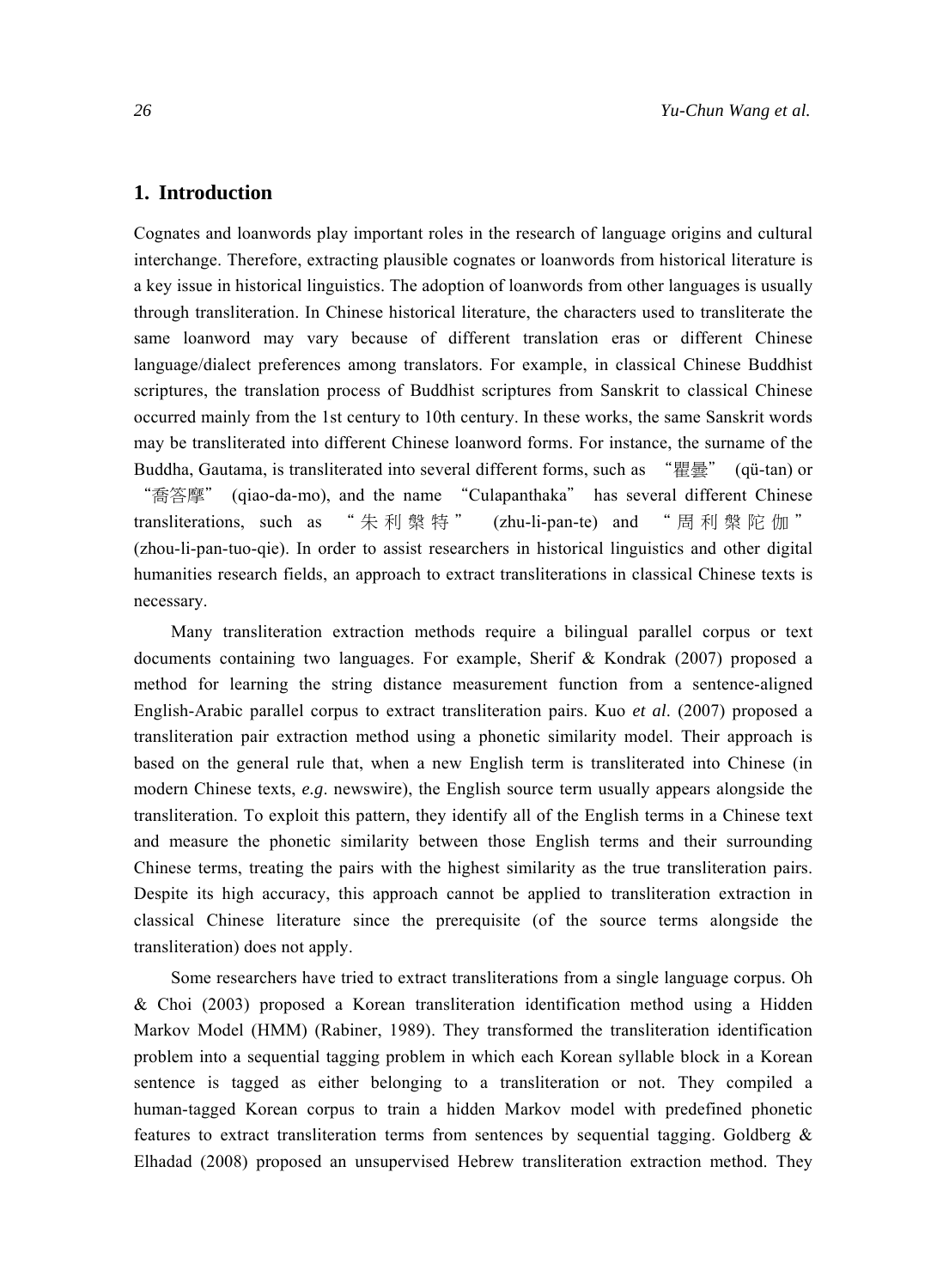*Transliteration Extraction from Classical Chinese Buddhist 27 Literature Using Conditional Random Fields with Language Models* 

adopted an English-Hebrew phoneme mapping table to convert the English terms in a named entity lexicon into all of the possible Hebrew transliteration forms. The Hebrew transliterations then were used to train a Hebrew transliteration identification model. Nevertheless, Korean and Hebrew use an alphabetical writing system, while Chinese is ideographic. These identification methods heavily depend on the phonetic characteristics of the writing system. Since Chinese characters do not necessarily reflect actual pronunciation, these methods are difficult to apply to the transliteration extraction problem in classical Chinese.

This paper proposes an approach to extract transliterations automatically in classical Chinese texts, especially Buddhist scriptures, with supervised learning models based on the probability of the characters used in transliterations and the language model features of Chinese characters.

# **2. Method**

To extract the transliterations from the classical Chinese Buddhist scriptures, we adopted a supervised learning method, the conditional random fields (CRF) model. The features we used in the CRF model are described in the following subsections.

## **2.1 Probability of each Chinese Character in Transliterations**

According to our observation, in the classical Chinese Buddhist texts, the Chinese characters used in transliteration show some characteristics. Translators were inclined to choose characters without obstructing the comprehension of the sentences. Although the number of Chinese characters is large, the number of possible syllables in Chinese is limited. Therefore, one Chinese character may share the same pronunciation with several other characters, and a translator may choose rarely used characters for transliteration.

Thus, the probability of a Chinese character being used in transliteration is an important feature to identify transliteration in the classical Buddhist texts. In order to measure the probability of every character used in transliterations, we collected the frequency of all the Chinese characters in the Chinese Buddhist Canon. Then, we applied the suffix array method (Manzini & Ferragina, 2004) to extract the terms with their counts from all the texts of the Chinese Buddhist Canon. The extracted terms then were filtered through a list of selected transliteration terms from the Buddhist Translation Lexicon and Ding Fubao's Dictionary of Buddhist Studies. The extracted terms in the list were retained, and the frequency of each Chinese character was calculated. Thus, the probability of a given Chinese character c in transliteration can be defined as: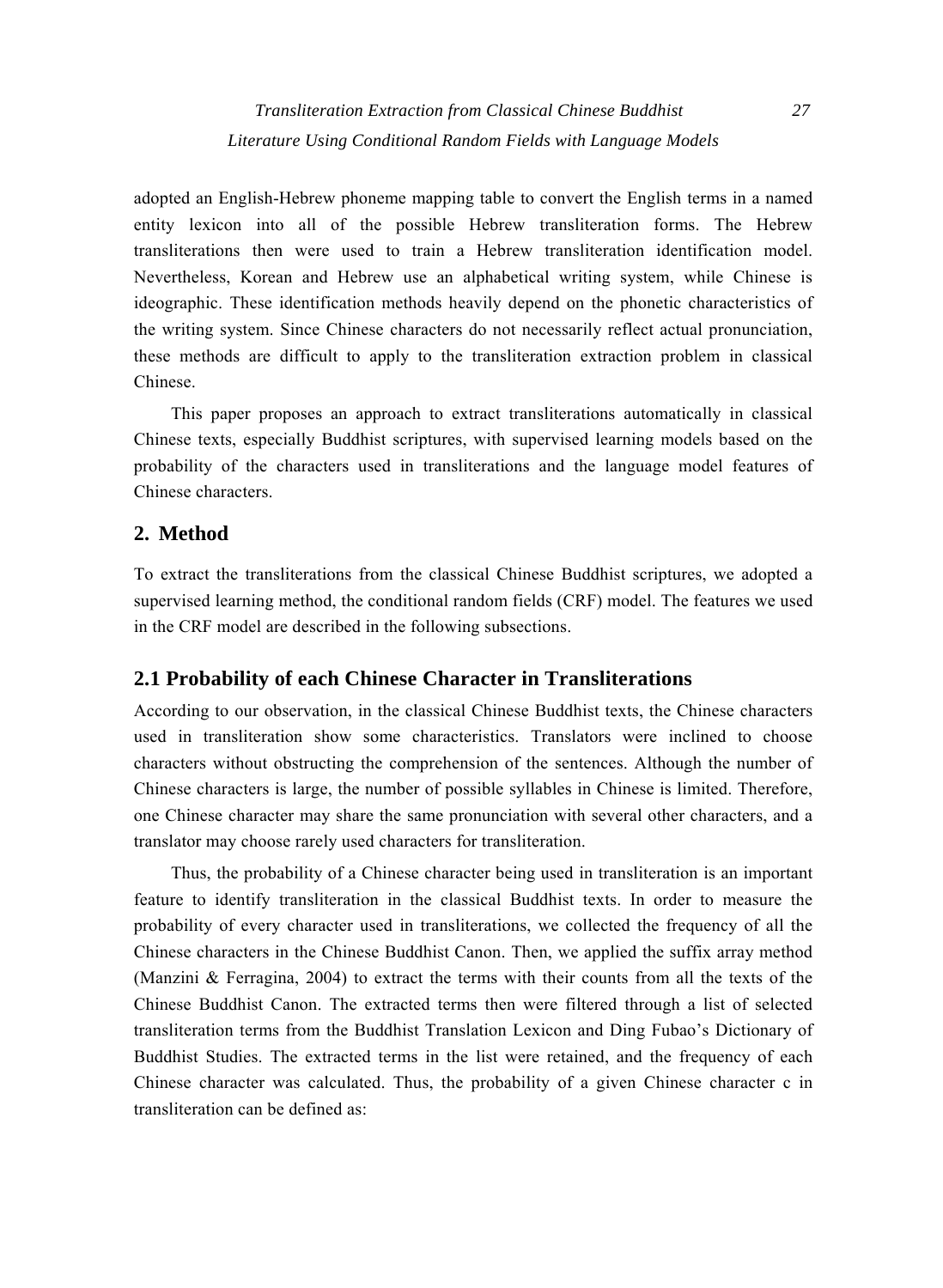$$
Prob(c) = \log \frac{freq_{trans}(c)}{freq_{all}(c)}
$$
 (1)

where  $freq_{trans}(c)$  is *c*'s frequency used in transliterations, and  $freq_{all}(c)$  is *c*'s frequency appearing in the entire Chinese Buddhist Canon. The logarithm in the formula is designed for CRF discrete feature values.

#### **2.2 Character-based Language Model of the Transliteration**

Transliterations may appear many times in one Buddhist sutra. The preceding character and the following character of the transliteration may be different. For example, for the phrase "於憍薩羅國" (yu-jiao-sa-luo-guo, "in Kosala state"), if we want to identify the actual transliteration, "憍薩羅" (jiao-sa-luo, Kosala), from the extra characters "於"(yu, in) and "國"(guo, state), we must first use an effective feature to identify the boundaries of the transliteration.

In order to do that, we propose a language-model-based feature. A language model assigns a probability to a sequence of *m* words  $P(w_1, w_2, \ldots, w_m)$  by means of a probability distribution. The probability of a sequence of *m* words can be transformed into a conditional probability:

$$
P(w_1, w_2, \stackrel{\sim}{\rightarrow} w_m) = P(w_1)P(w_2 | w_1)P(w_3 | w_1, w_2) \stackrel{\sim}{\leftarrow} P(w_m | w_1, w_2, \stackrel{\sim}{\leftarrow} w_{m-1})
$$
  
= 
$$
\prod_{i=1}^{m} P(w_i | w_1, w_2, \cdots, w_{i-1})
$$
 (2)

In practice, we can assume that the probability of a word only depends on its previous word (bi-gram assumption). Therefore, the probability of a sequence can be approximated as:

$$
P(w_1, w_2, \stackrel{\Delta}{\longrightarrow} w_m) = \prod_{i=1}^m P(w_i \mid w_1, w_2, \cdots, w_{i-1}) \approx \prod_{i=1}^m P(w_i \mid w_{i-1})
$$
 (3)

We collected person and location names from the Buddhist Authority Database and the known Buddhist transliteration terms from The Buddhist Translation Lexicon (翻譯名義集) 1 to create a dataset with 4,301 transliterations for our bi-gram language model. We used these transliterations to train the bi-gram language model. Such a language model may suffer from the sparse data problem. Nevertheless, since we adopted the language models as a feature for a supervised learning model, the sparse data problem is not serious in our approach.

After building the bi-gram language model, we applied it as a feature for the supervised model. Following the previous example, "於憍薩羅國" (yu-jiao-sa-luo-guo, "in Kosala state"), for each character in the sentence, we first computed the probability of the current

<sup>1</sup> http://www.cbeta.org/result/T54/T54n2131.htm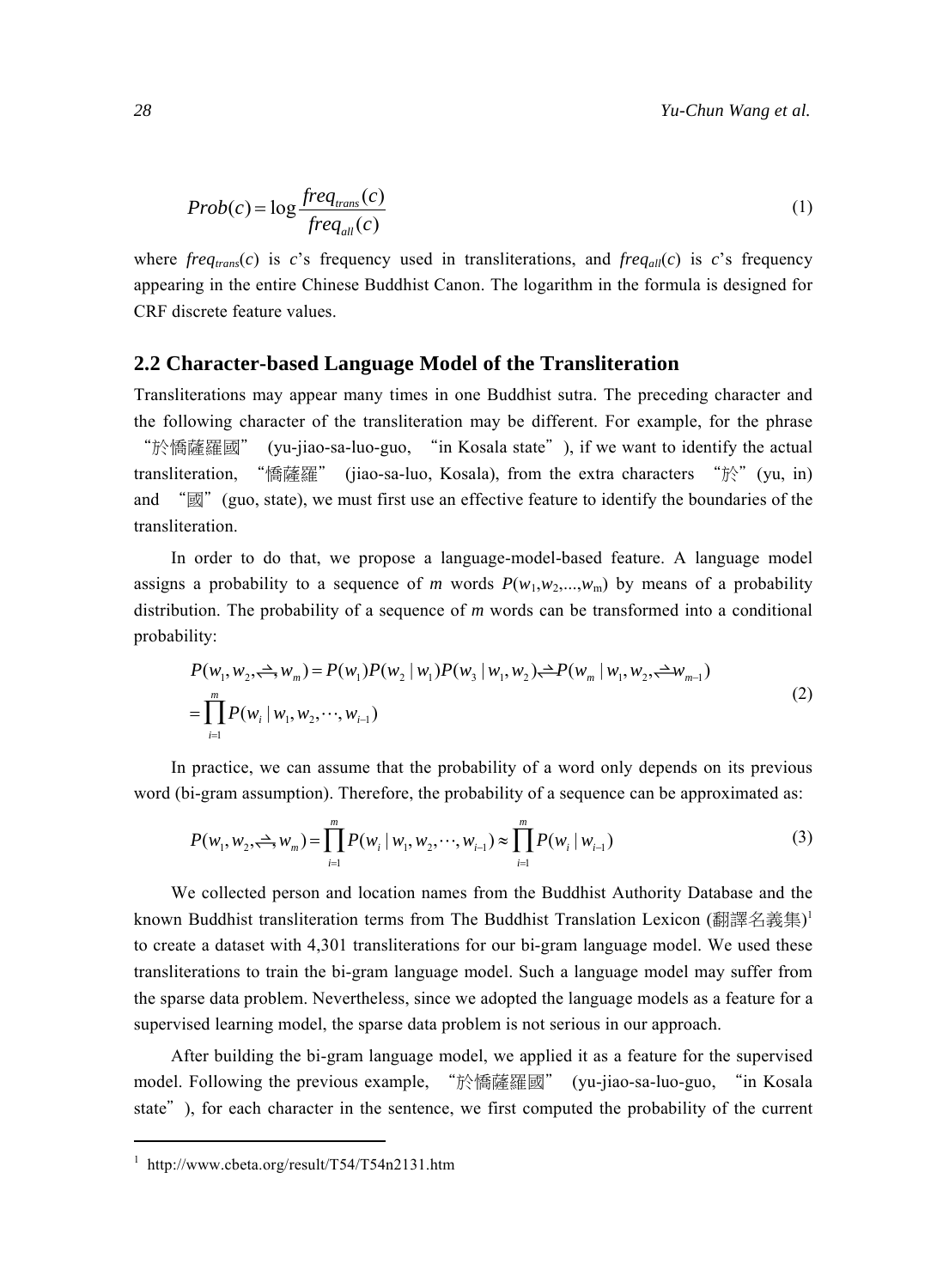character and its previous character. For the first character "於", since there is no previous word, the probability is  $P(f \hat{y})$ . For the second character "form", the probability of the two characters is  $P(f \circ \mathbb{R}) = P(f \circ \mathbb{R})P(f \circ \mathbb{R})$ . We then computed the probability of the second and third characters:  $P(\text{ }) = P(\text{K})P(\vec{\text{F}})$  and so on. If the probability changes sharply from that of the previous bi-gram, the previous bi-gram may be the boundary of the transliteration. Since the character " $\aleph$ " rarely appears in transliterations, P( $\aleph$ ) is much lower than P(憍薩). We may conclude that the left boundary is between the first two characters "於 憍".

#### **2.3 Pronunciation-based Language Model of the Transliteration**

In addition to the character-based language model mentioned in the previous section, we also constructed a language model based on the pronunciations instead of characters. Since many Chinese characters may have the same pronunciation, different Chinese characters might be chosen to translate the same Sanskrit term. For example, the Sanskrit term, Arhat, has different Chinese transliteration forms, such as "阿羅訶" (a-luo-he) and "阿羅呵" (a-luo-he). The last Chinese characters (" $\frac{2}{3}$ " and " $\frac{1}{10}$ ") are different, but the Chinese pronunciations are the same. Therefore, a language model based on the pronunciation instead of Chinese character may overcome this kind of character variation problem. In order to construct a pronunciation based language model, the Chinese characters have to be converted into phoneme forms.

The pronunciation of Chinese characters, however, varies diachronically and synchronically. The same Chinese characters may have been pronounced differently in different regions and eras of ancient China. Therefore, we cannot base our language model on modern Chinese pronunciation. Furthermore, Chinese characters are ideographic and the pronunciations may not be reflected by the ideogram. Thus, it is difficult to find out how a character was pronounced in the past. In the seventh century (in the Sui dynasty), a new kind of pronunciation dictionary, *Qieyun*, was published by Lu Fayan, based on five earlier rhyming dictionaries that no longer exist. As a guide to the recitation of literary texts and an aid in the composition of verse, *Qieyun* quickly became popular and became the national standard of pronunciation during the ensuing Tang dynasty (618 - 907 C.E.). Unfortunately, the actual content of the *Qieyun* did not last into the modern era. In 1008, during the Northern Song Dynasty (960 - 1127 C.E.), a group of scholars commissioned by the emperor produced an expanded revision of *Qieyun* called *Guangyun*. Until the mid-20th century, the oldest complete rhyming book known was *Guangyun*, although existing copies are marred by numerous transcription errors. Thus, all studies of the rhyming book tradition were actually based on *Guangyun*. Since the period of the Buddhist literature translation from Sanskrit to classical Chinese is mainly from Tang dynasty to Song dynasty, which all belong to middle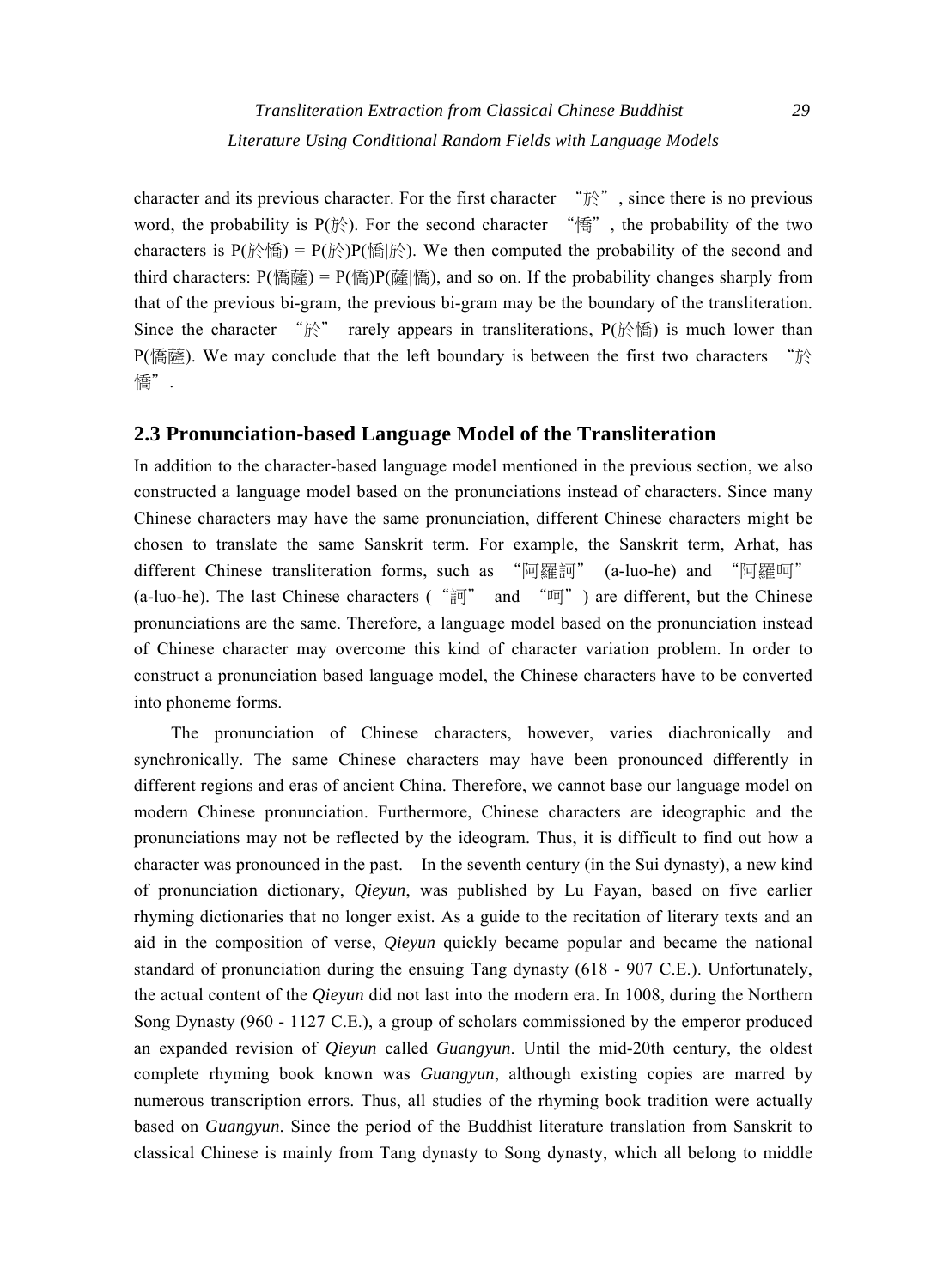Chinese era, we use *Guangyun* as an approximation to the pronunciation of Chinese characters in middle Chinese.

Since there were no phonological symbols or alphabetical writing systems in middle Chinese, rhyming books like Guangyun record contemporary character pronunciations with fanqie "反切" analyses. Fanqie represents a character' s pronunciation with another two characters, combining the former's "initial" and the latter's "rhyme" and tone. An English equivalent would be to combine the initial of 'peek'  $/p^h$ i:k/ and the rhyme of 'cat' /kæt/ to get 'pat' /p<sup>h</sup>æt/. Take the character "東"[tuŋ] for example. The fanqie of the character is "德 紅" ([tok] and [huŋ]), so that we can get its pronunciation if we know the actual pronunciation of these two fanqie characters. Although fanqie is an effective method to represent the pronunciation of a Chinese character, it is still hard to analyze because the usage of two characters for the initial and rhyme is arbitrary. Fortunately, a revision of *Guangyun* included additional annotations by some scholars. They analyzed all the characters used in fanqie and categorized the homophones into groups and chose an identical Chinese character standing for the group. After the analysis, there are 36 initials and 106 rhymes in *Guangyun*. In addition to the initial and rhyme, there are other features added into the revision of Guangyun, such as fanqie, initial, rhyme, openness (round or unround), level (different medial vowels), and tone.

To employ the data from *Guangyun* in our analyses, we must first convert the Chinese characters it uses to represent pronunciation into International Phonetic Alphabet (IPA) notation. There are many researchers who have tried to reconstruct the actual pronunciations of the characters in middle Chinese. We use the reconstruction of middle Chinese pronunciation proposed by Wang Li for this task. Take the character "洪" for example. Its initial "匣" is converted to IPA [ $\chi$ ] and its rhyme "東" is converted to [uŋ], giving us a final reconstructed IPA phonemic form of [ɣuŋ].

All of the Chinese characters used to construct the language model are converted into middle Chinese IPA representations by *Guangyun*. Nevertheless, one Chinese character might have several pronunciations. The homographs create difficulty in converting the Chinese characters into their actual pronunciations. Nevertheless, there are few tools and resources for classical Chinese and middle Chinese to deal with this problem. Therefore, we use a heuristic method to determine the most used pronunciation for each Chinese character. We found that the *Kangxi Dictionary* (康熙字典) often gives the most used pronunciation first for each Chinese character. Therefore, if one Chinese character has several different fanqie pronunciations, we check the description of the character in the Kangxi Dictionary and find the first matched fanqie as the final pronunciation of the character. Take the character "解" for example. In *Guangyun*, the character "解" has two fanqie pronunciations: "佳買" and "胡買". The description of the character "解" in Kangxi Dictionary is "【唐韻】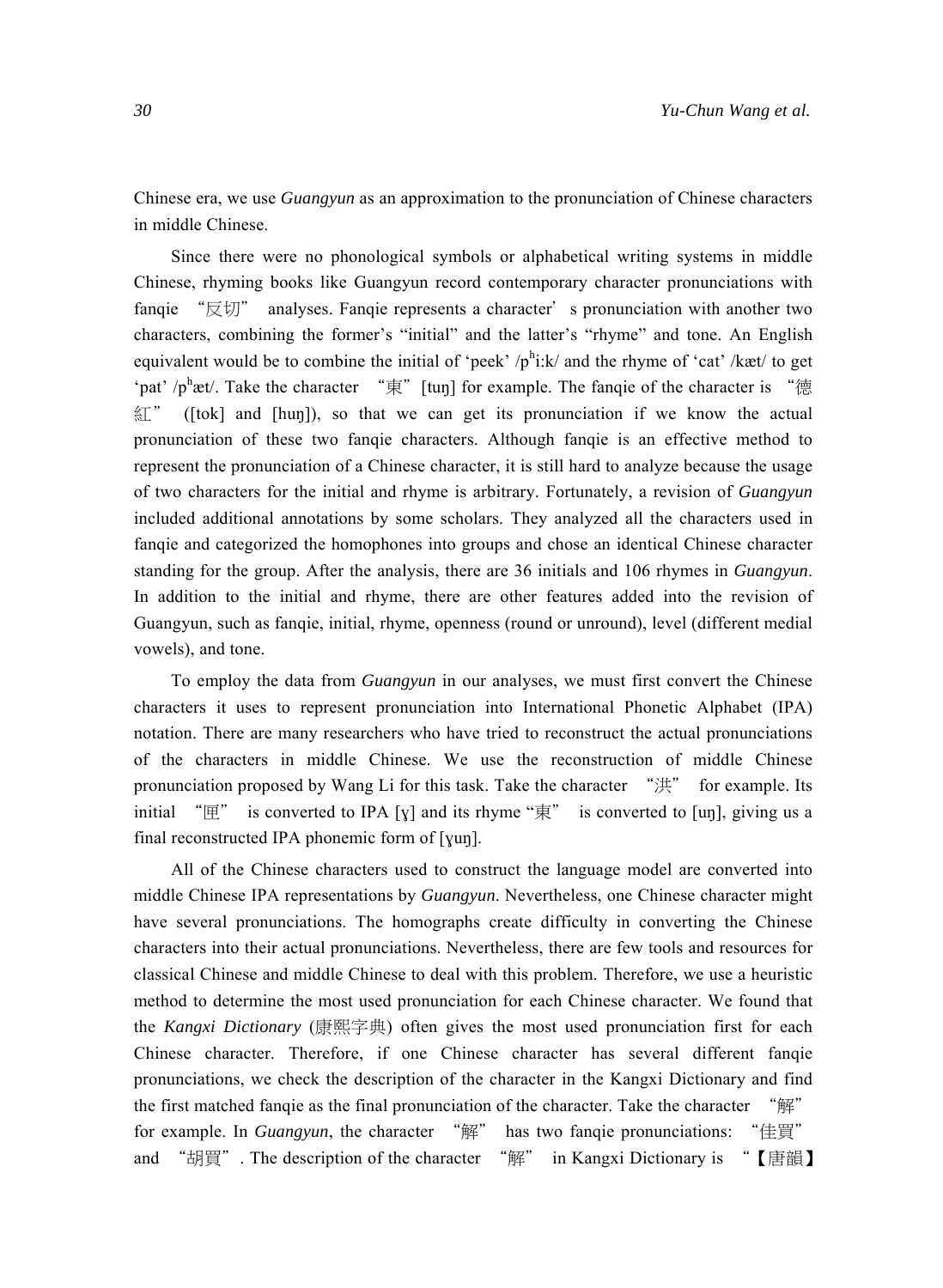【正韻】佳買切【集韻】【韻會】舉嶰切,皆上聲。【說文】判也。从刀判牛角。【莊 子・養生主】庖丁解牛。【左傳・宣四年】宰夫解黿。【前漢・陳湯傳】支解人民。【註】 謂解其四支也。…". We can find the first fanqie is "佳買". Therefore, we can determine the most used pronunciation of the character "解" is "佳買", then convert it into IPA representation form [kai].

The feature value of the pronunciation-based language model is similar to the character-based language model described in Section 2.2. Following the previous example, "於憍薩羅國" (in Kosala state), we first convert the characters in the sentence into IPA representation, such as [ʔo kiu sat la kuok]. We then compute the probability of the current character and its previous character. For the first character " $\hat{r}$ " [?o], since there is no previous word, the probability is *P*(ʔo). For the second character "憍" [kiu], the probability of the two characters is  $P(2\alpha)P(kiu|2\alpha)$ . We then compute the probability of the second and third characters:  $P$ (kiu sat) =  $P$ (kiu) $P$ (sat|kiu), and so on.

# **2.4 Functional Words**

We take classical Chinese functional words into consideration. These characters have special grammatical functions in classical Chinese and are seldom used to transliterate foreign names. This is a binary feature that records the character as a functional word or not. The functional words are listed as follows:  $\geq$  (zhi),  $\mathcal{F}$  (hu),  $\mathcal{F}$  (qie),  $\hat{\mathcal{F}}$  (yi),  $\mathcal{F}$  (ye),  $\hat{\mathcal{F}}$  (yu), 哉 (zai), 相 (xiang), 遂 (sui), 嗟 (jie), 與 (yu), and 噫 (yi).

# **2.5 Appellation and Quantifier Words**

After observing the transliterations appearing in classical Chinese literature, we note that there are some specific patterns in the characters following the transliteration terms. Most of the characters following the transliteration are appellation or quantifier words, such as  $\Box$  (san, mountain), 海 (hai, sea), 國 (guo, state), 洲 (zhou, continent). Examples are 耆闍崛山 (qi-du-jui-san, Vulture mountain), 拘薩羅國 (jü-sa-luo-guo, Kosala state), and 瞻部洲 (zhan-bu-zhou, Jambu continent). Therefore, we collect the Chinese characters that usually are used as appellation or quantifiers following transliterations and design this feature. This is a binary feature that records whether a character is used as an appellation or quantifier word or not.

# **2.6 CRF Model Training**

We adopted the supervised learning models, conditional random field (CRF) (Lafferty *et al*., 2011), to extract the transliterations in classical Buddhist texts. For the CRF model, we formulated the transliteration extraction problem as a sequential tagging problem.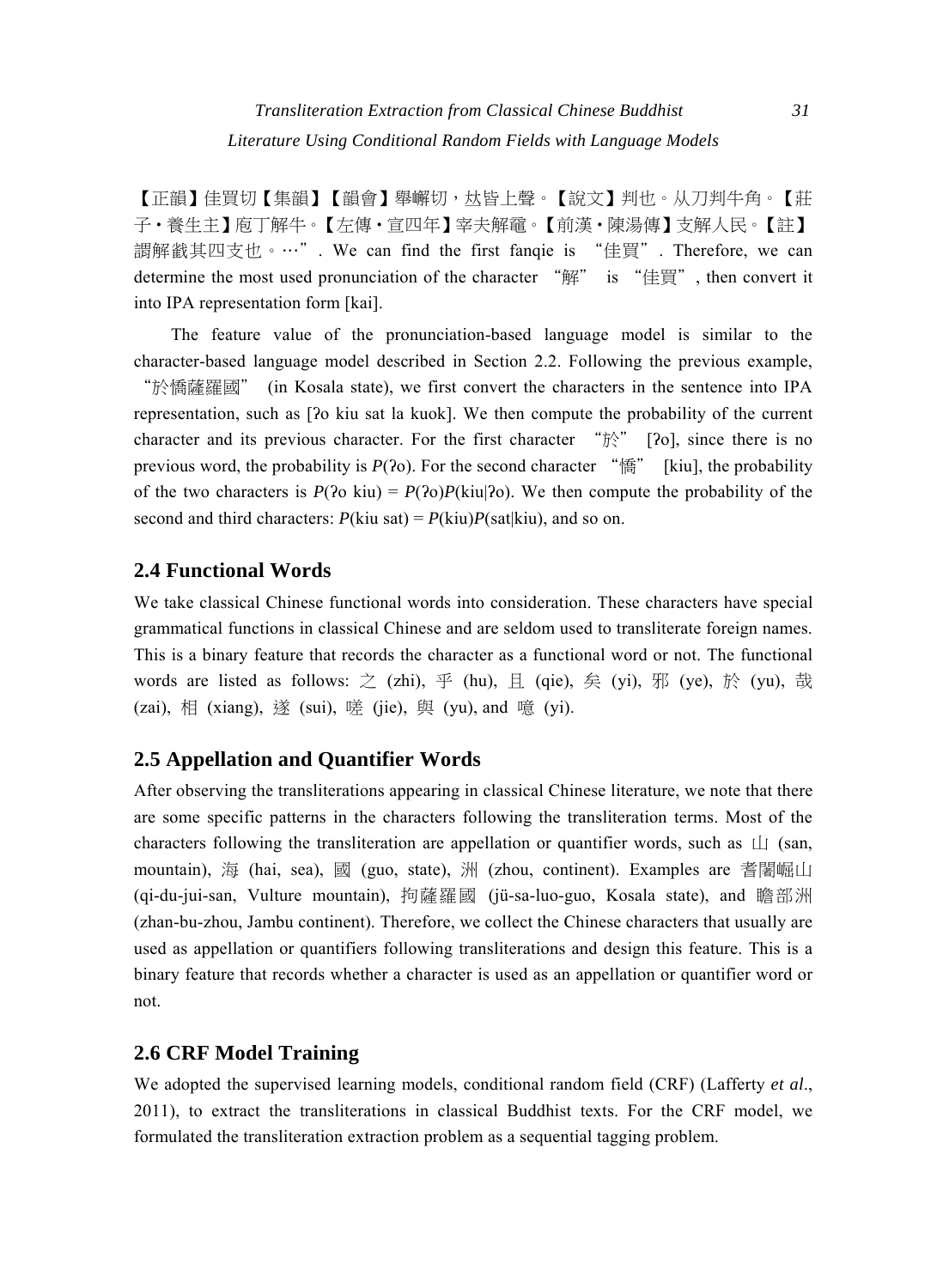#### **2.6.1 Conditional Random Fields**

Conditional random fields (CRFs) are undirected graphical models trained to maximize a conditional probability (Lafferty *et al.*, 2011). A linear-chain CRF with parameters  $\Lambda = \lambda_1$ ,  $\lambda_2$ , ... defines a conditional probability for a state sequence  $y = y_1...y_T$ , given that an input sequence  $\mathbf{x} = \mathbf{x}_1 ... \mathbf{x}_T$  is

$$
P_{\Lambda}(\mathbf{y} \mid \mathbf{x}) = \frac{1}{Z_{\mathbf{x}}} \exp\left(\sum_{t=1}^{T} \sum_{k} \lambda_{k} f_{k}(\mathbf{y}_{t-1}, \mathbf{y}_{t}, \mathbf{x}, t)\right)
$$
(4)

where  $Z_x$  is the normalization factor that makes the probability of all state sequences sum to one,  $f_k$  ( $\mathbf{y}_{t-1}$ ,  $\mathbf{y}_t$ ,  $\mathbf{x}$ , *t*) is often a binary-valued feature function, and  $\lambda_k$  is its weight. The feature functions can measure any aspect of a state transition,  $\mathbf{y}_{t-1} \rightarrow \mathbf{y}_t$ , and the entire observation sequence, **x**, centered at the current time step, *t*. For example, one feature function might have the value 1 when  $\mathbf{y}_{t-1}$  is the state B,  $\mathbf{y}_t$  is the state I, and  $\mathbf{x}_t$  is the character " $\mathbf{z}$ " (guo). Large positive values for  $\lambda_k$  indicate a preference for such an event; large negative values make the event unlikely.

The most probable label sequence for **x**,

$$
\mathbf{y}^* = \arg \max_{\mathbf{y}} P_{\Lambda}(\mathbf{y} \,|\, \mathbf{x}) \tag{5}
$$

can be efficiently determined using the Viterbi algorithm.

#### **2.6.2 Sequential Tagging and Feature Template**

The classical Buddhist texts were separated into sentences by the Chinese punctuation. Then, each character in the sentences was taken as a data row for CRF model. We adopted the tagging approach motivated by the Chinese segmentation (Tsai *et al*., 2006) which treats Chinese segmentation as a tagging problem. The characters in a sentence are tagged in **B** class if it is the first character of a transliteration word or in **I** class if it is in a transliteration word but not the first character. The characters that do not belong to a transliteration word are tagged in  $O$  class. We adopted the CRF<sup>++</sup> open source toolkit<sup>2</sup>. We trained our CRF models with the unigram and bigram features over the input Chinese character sequences. The features are shown as follows.

Unigram: *s*−2, *s*−1, *s*0, *s*1, *s*<sup>2</sup> Bigram: *s*−1*s*0, *s*0*s*<sup>1</sup>

<sup>2</sup> http://crfpp.googlecode.com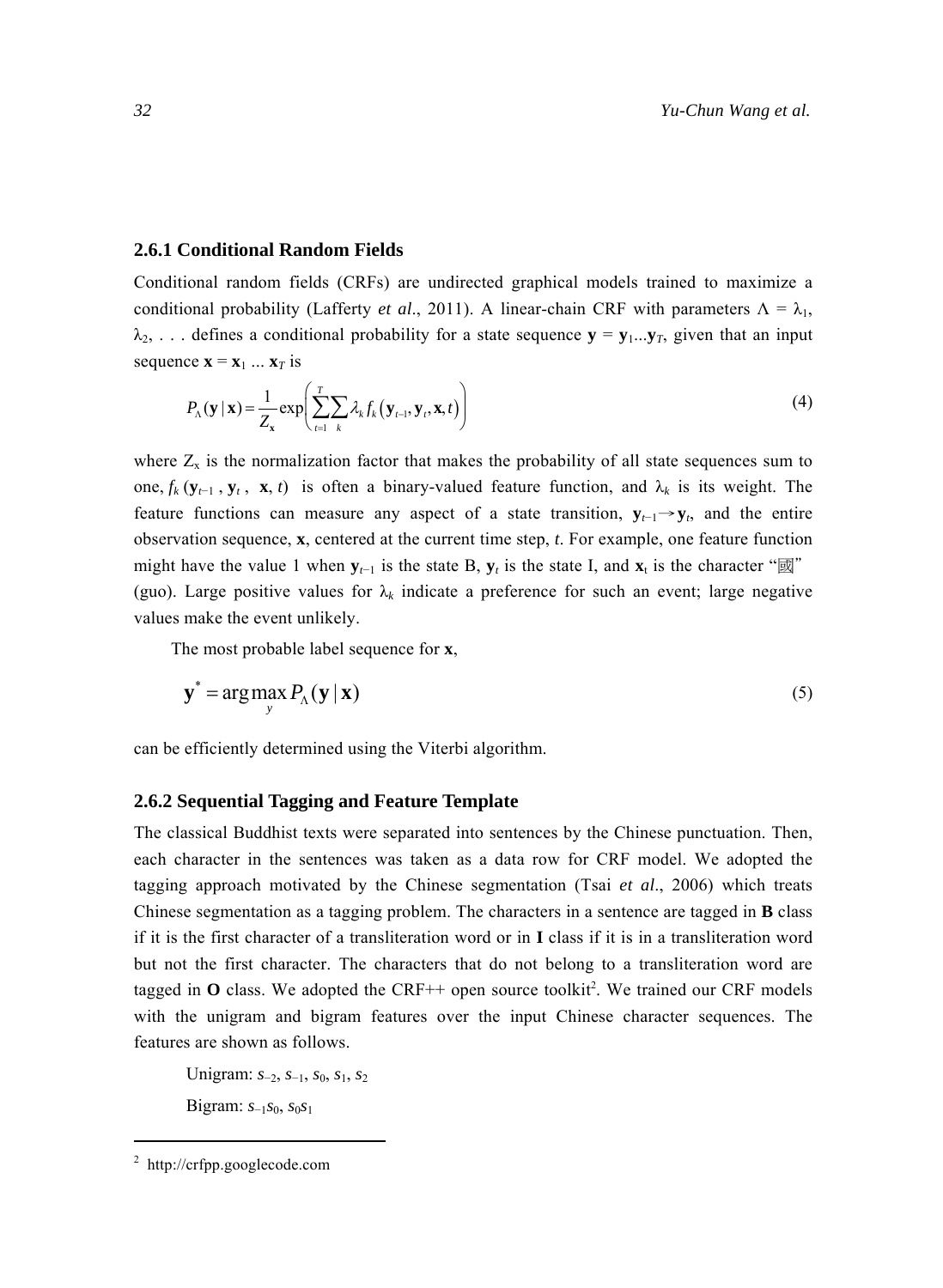where the current substring is  $s_0$  and  $s_i$  is other characters relative to the position of the current character.

#### **3. Evaluation**

#### **3.1 Data Set**

We chose Samyuktagama (雜阿含經), a Buddhist scripture from the Chinese Buddhist Canon maintained by Chinese Buddhist Electronic Text Association (CBETA), as our data set for evaluation. The Samyuktagama is one of the most important scriptures in Early Buddhism and contains a lot of transliterations because it records in detail the teachings and the lives of the Buddha and many of his disciples.

The Samyuktagama is an early Buddhist scripture collected shortly after the Buddha's death. The term agama in Buddhism refers to a collection of discourses, and the name Samyuktagama means "connected discourses". It is among the most important sutras in Early Buddhism. The authorship of the Samyuktagama is traditionally attributed to Mahakssyapa, Buddha's disciple, and five hundred Arhats three months after the Buddha's death. An Indian monk, Gunabhadra, translated this sutra into classical Chinese in the Liu Song dynasty around 443 C.E. The classical Chinese Samyuktagama has 50 volumes containing about 660,000 characters. As the amount of text in the Samyuktagama is immense, we took the first 20 volumes as the training set, and the last 10 volumes as the test set.

We also wanted to see whether the supervised learning model trained by one Buddhist scripture can be applied to another Buddhist scripture translated in a different era. Therefore, we chose another scripture, the Lotus Sutra (妙法蓮華經), to create another test set. The Lotus sutra is a famous Mahayana Buddhist scripture probably written down between 100 BC and 100 C.E. The earliest known Sanskrit title for the sutra is the Saddharma Pundarika Sutra, which translates to "the Good Dharma Lotus Flower Sutra". In English, the shortened form Lotus Sutra is common. The Lotus Sutra has been regarded highly in a number of Asian countries where Mahayana Buddhism traditionally has been practiced, such as China, Japan, and Korea. The Lotus Sutra has several classical Chinese translation versions. The most widely used version was translated by Kumarajiva ("鳩摩羅什" in Chinese) in 406 C.E. It has eight volumes and 28 chapters containing more than 25,000 characters. We selected the first 5 chapters as a different test set to evaluate our method.

## **3.2 Baseline Method**

There are a few research projects focused on transliteration extraction from classical Chinese literature. Nevertheless, in order to compare and show the effectiveness of our method, we constructed a baseline system with widely used information extraction methods. Since many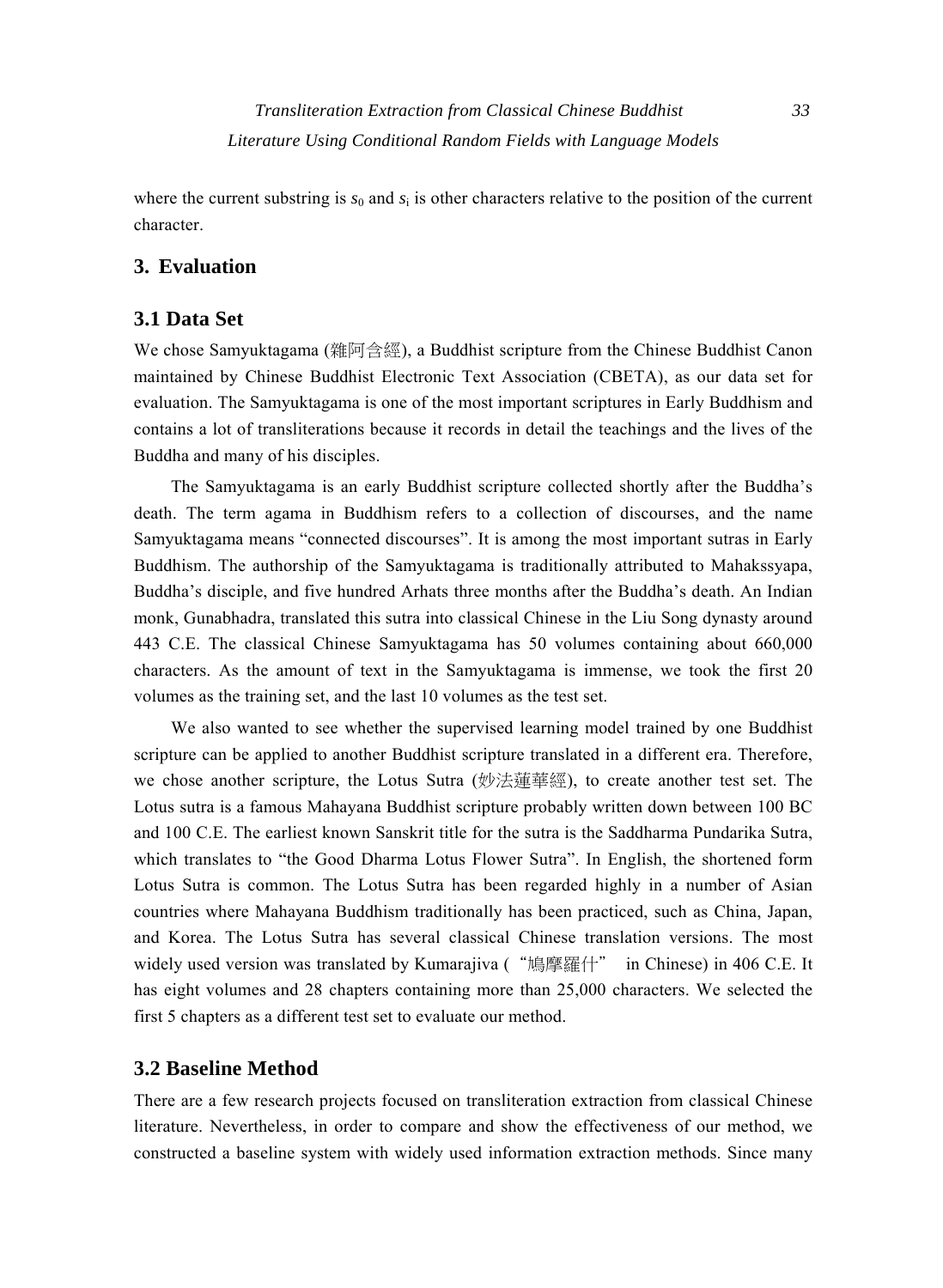previous research projects on transliteration extraction are based on phonetic similarity or phoneme mapping approaches, we also used these methods to construct the baseline system. First, the baseline system used the suffix array method to extract all the possible terms for the classical Chinese Buddhist scriptures. Then, the extracted terms were converted into Pinyin sequences by a modern Chinese pronunciation dictionary. We also adopted the collected transliteration list used in Section 2.1 and converted the transliterations into Pinyin sequences. Next, for each extracted term, the baseline system measured the Levenshtein distance between the Pinyin sequences of the extracted terms and all the transliterations as the phonetic similarity. If the extracted term had a Levenshtein distance less than the threshold (distance  $\leq$ 3 in our baseline) from one of the transliterations we collected, the extracted term would be regarded as a transliteration; otherwise, the term would be dropped.

#### **3.3 Evaluation Metrics**

We used two evaluation metrics, recall and precision, to estimate the performance of our system. Recall and precision are widely used measurements in many research fields, such as information retrieval and information extraction (Manning *et al*., 2008). In digital humanities, a key issue is the coverage of the extraction method. To maximize usefulness to researchers, a method should be able to extract as many potential transliterations from literature as possible. Therefore, in our evaluation, we used recall, defined as follows:

$$
Recall = \frac{|\text{Correctly extracted translations}|}{|\text{Transliterations in the data set}|}\tag{6}
$$

In addition, the correctness of the extracted transliterations is also important. To avoid wasting time on useless information, a method should be able to extract correct transliterations from literature as much as possible. Thus, we also used precision, defined as follows:

$$
Precision = \frac{|\text{Correctly extracted translations}|}{|\text{All extracted translations}|}
$$
(7)

With precision and recall, the F-score measurement also was adopted as a weighted average of the precision and recall. The F1-score is defined as follows:

$$
F_1\text{-score} = \frac{2 \times precision \times recall}{precision + recall}
$$
 (8)

## **3.4 Evaluation Results**

Table 1 shows the results of our method with two different language models and the baseline system on different test sets. The gold standards of these two test sets were compiled by human experts who examined all of the sentences in the test sets and recognized each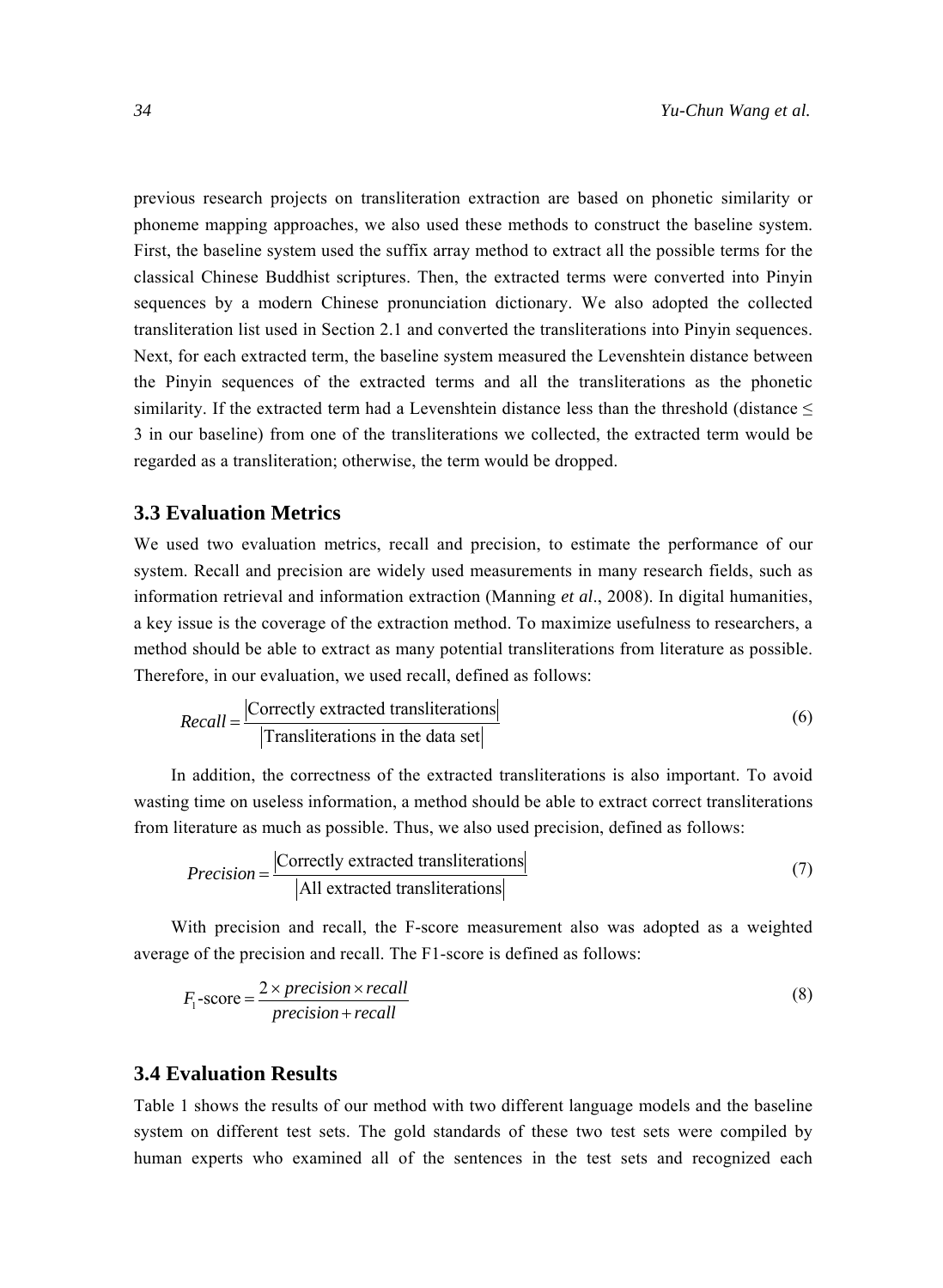transliteration for evaluation. The results show that our method with the character-based language model could extract 95.61% of the transliterations in the Sumyuktagama and 94.74% in the Lotus Sutra. On the precision measurement, our method also achieved pretty good results, which show that most of the terms our method extract are actual transliterations. The pronunciation-based language model does not perform well as the character-based one in both recall and precision metrics.

|                                                      | Data Set     | Precision | Recall | $F_1$ -score |
|------------------------------------------------------|--------------|-----------|--------|--------------|
| Our Approach<br>(character-based LM)                 | Samyuktagama | 0.8810    | 0.9561 | 0.9170       |
|                                                      | Lotus Sutra  | 0.9444    | 0.9474 | 0.9459       |
| Our Approach<br>(pronunciation-based LM)             | Samyuktagama | 0.8477    | 0.7530 | 0.7975       |
|                                                      | Lotus Sutra  | 0.2081    | 0.6447 | 0.3146       |
| Our Approach<br>(character & pronunciation based LM) | Samyuktagama | 0.8224    | 0.7349 | 0.7762       |
|                                                      | Lotus Sutra  | 0.4581    | 0.7763 | 0.5762       |
| <b>Baseline</b>                                      | Samyuktagama | 0.0399    | 0.7771 | 0.0759       |
|                                                      | Lotus Sutra  | 0.0146    | 0.5789 | 0.2848       |

*Table 1. Evaluation results of transliteration extraction.* 

Our method outperforms the baseline system. The baseline system cannot extract most transliterations due to the limit of the suffix array method since the suffix array method only extracts the terms that appear twice or more often in the context. Furthermore, phonetic similarity is not effective to filter the transliterations, which causes the low precision performance of the baseline method. These results demonstrate that our method can save humanities researchers a lot of labor-intensive work in examining the transliteration.

## **4. Discussion**

# **4.1 Effectiveness of Transliteration Extraction**

Our method can extract many transliterations from the Samyuktagama, such as "迦毘羅衛" (jia-pi-luo-wei, *Kapilavastu*, the name of an ancient kingdom where the Buddha was born and raised), "尼拘律" (ni-jü-lü, *Nyagro*, the forest name in the Kapilavastu kingdom), and "摩伽陀" (muo-qie-tuo, *Magadha*, the name of an ancient Indian kingdom). These transliterations do not appear in the training set, but our method can still identify them. In addition, our method also discovered many transliterations in the Lotus Sutra that do not appear in the Samyuktagama, such as "娑伽羅" (suo-qie-luo, *Sagara*, the name of the king of the sea world in ancient Indian mythology), "鳩槃茶/鳩槃荼"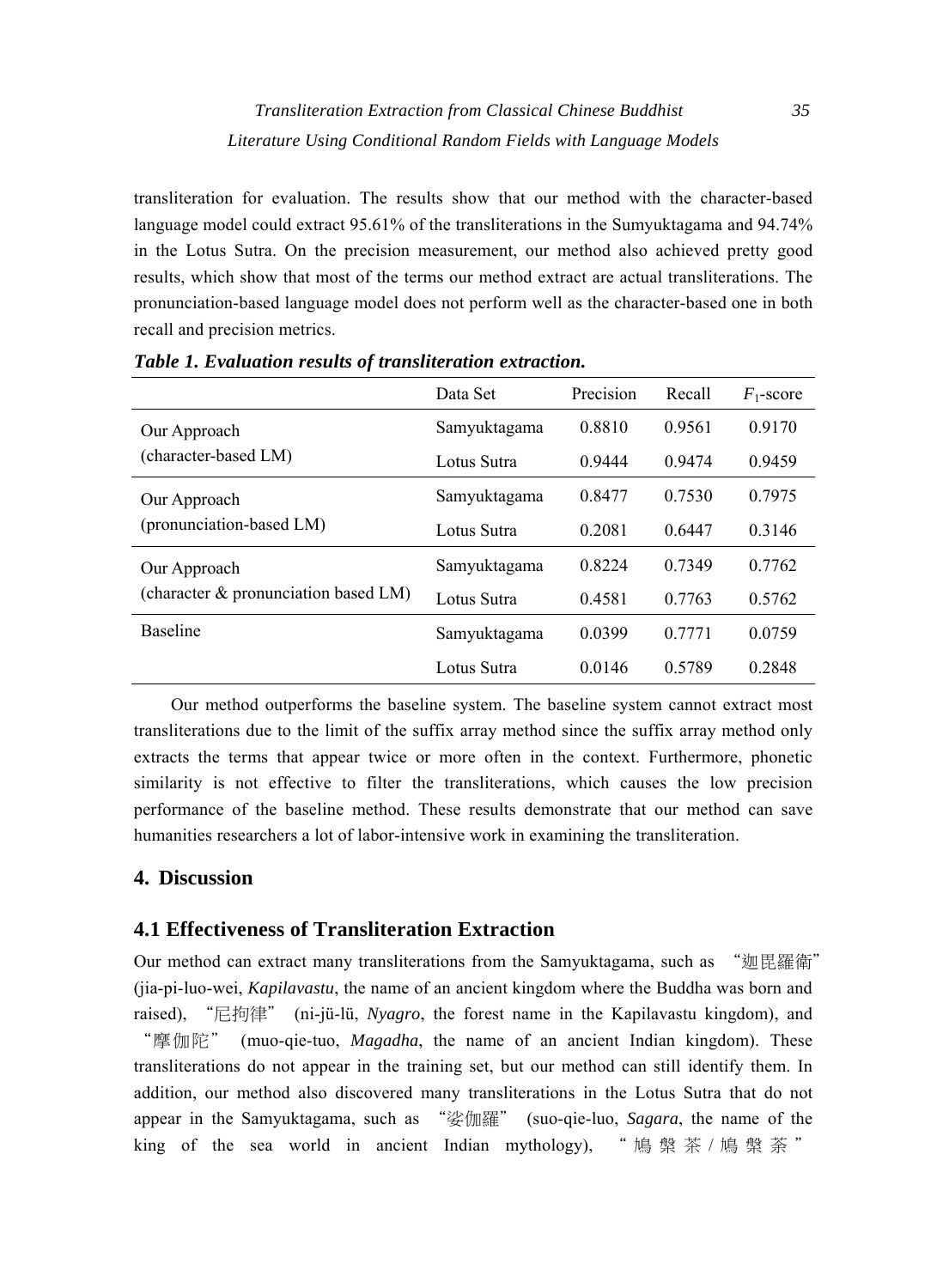(jiu-pan-cha/jiu-pan-tu, *Kumbhanda*, one of a group of dwarfish, misshapen spirits among the lesser deities of Buddhist mythology), and "阿鞞跋致" (a-pi-ba-zhi, *Avaivart*, "not turn back" in Sanskrit). Since the characteristics of the Lotus Sutra are different from the Samyuktagama in many aspects, it shows that the supervised learning model trained by one Buddhist scripture may apply to other Buddhist scriptures translated in different eras and translators.

We have also discovered that transliterations may vary even in the same scripture. In the Samyuktagama, the Sanskrit term"Chandala" (someone who deals with the disposal of corpses and is a Hindu lower caste, formerly considered untouchable) has two different transliterations: "旃陀羅" (zhan-tuo-luo) and "栴陀羅" (zhan-tuo-luo).

The Sanskrit term "*Magadha*" (the name of an ancient Indian kingdom) has three different transliterations: "摩竭陀" (muo-jie-tuo), "摩竭提" (muo-jie-ti), and "摩伽  $\mathbb{R}$ " (muo-qie-tuo). The variations of the transliterations of the same word give clues of who the translators were and the progress of the translations. These variations may help the study of historical Chinese phonology and philology.

## **4.2 Comparison between Character-based and Pronunciation-based Language Models**

From the evaluation results, we find that the pronunciation-based language model approach does not perform as well as the character-based one. Especially for the Lotus Sutra data set, the precision of the pronunciation-based approach drops sharply. Many non-transliteration candidates are extracted by the approach with the pronunciation-based language model, such as "逮得" , "何因" , "悅可" , "後必憂" , and "但離" . Since the pronunciation-based language model only considers the pronunciations instead of the actual characters and semantics, some terms that are not transliterations but have similar pronunciation patterns to those used in transliterations are extracted as false positives. The results also show that the supervised learning model with the pronunciation-based language model trained by the Samyuktagama does not predict well on other Buddhist literature, such as the Lotus Sutra. Since these two Buddhist works have many differences in content, the model that is only based on pronunciation cannot deal with the differences to get better results.

#### **4.3 Error Cases**

Although our method can extract and identify most transliteration pairs, some transliteration pairs cannot be identified. The error cases can be divided into several categories. The first one is that a few terms cannot be extracted, such as "闍維" (she-wei, *Jhapita*, cremation, a monk's funeral pyre). This transliteration is seldom used and only appears three times in the final part of the Samyuktagama. The widely used transliteration of the term "*Jhapita*" is "荼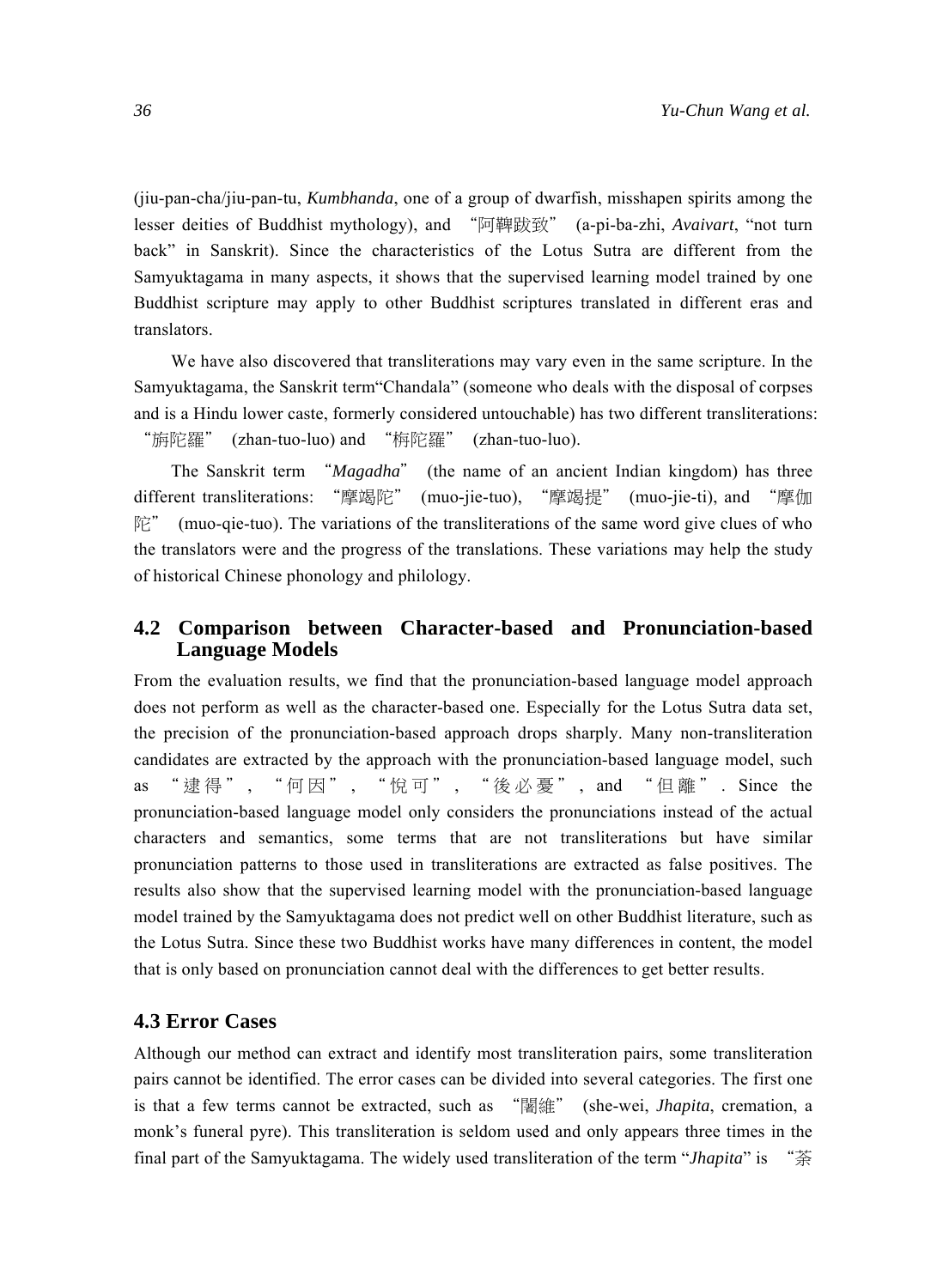毘" (tu-pi). This may cause difficulty for the supervised learning model to identify these terms.

The other case is incorrect boundaries of the transliterations. Sometimes, our method may extract shorter terms, such as "韋提" (wei-ti, correct transliteration is "韋提希", wei-ti-xi, *Vaidehi*, a female person name), "波羅" (po-luo, correct transliteration is "波 羅柰", po-luo-nai, *Varanasi*, a location name in Northern India), "瞿 利 摩 羅" (qü-li-muo-luo, correct transliteration is "央瞿利摩羅", yang-qü-li-muo-luo, *Angulimala*, one of the Buddha's disciples). This problem is due to the probability generated by the language model. For example, the probability of the first two characters of the transliteration "央 瞿 利 摩 羅", *P*(央瞿), is very low. This causes the CRF model to predict that the first character "央" (yang) does not belong to the transliteration. If more transliterations can be collected to build a better language model, this problem can be overcome.

In some cases, our method extracts longer terms, such as "阿那律陀夜" (a-na-lü-tuo-ye) while the correct transliteration is "阿那律陀", (a-na-lü-tuo, *Aniruddha*, one of the Buddha's closest disciples); and "兒富那婆藪" (er-fu-na-po-sou), while the correct transliteration is "富那婆藪" (fu-na-po-sou, *Punabbasu*, a kind of ghost in Buddhist mythology). In these cases, the preceding or following characters are often used in transliterations. There are cases where a transliteration is immediately followed by another transliteration. For example, our method extracts the term "闡陀舍利" (chan-tuo-she-li), which actually comprises two transliteration terms "闡陀" (chan-tuo, *Chanda*, one of the Buddhist's disciples) and "舍利" (she-li, *Sarira*, Buddhist relics). It is difficult to separate them without any additional semantic clues. Although our method sometimes might extract incomplete transliterations with incorrect boundary, checking the boundary of a transliteration is not difficult for a human expert. Therefore, the extracted incorrect transliterations also have the benefit of helping humanities researchers quickly find and check plausible transliterations.

## **5. Conclusion**

The transliteration extraction of foreign loanwords is an important task in research fields, such as historical linguistics and digital humanities. We propose an approach that can extract transliteration automatically from classical Chinese Buddhist scriptures. Our approach comprises the conditional random fields method with designed features that are suitable to identify transliteration characters based on language models and textual characteristics. The first feature is the probability of each Chinese character used in transliterations. The second feature is probability of the sequential bigram characters or phonemic representations measured by the language model method. In addition, functional words, appellation, and